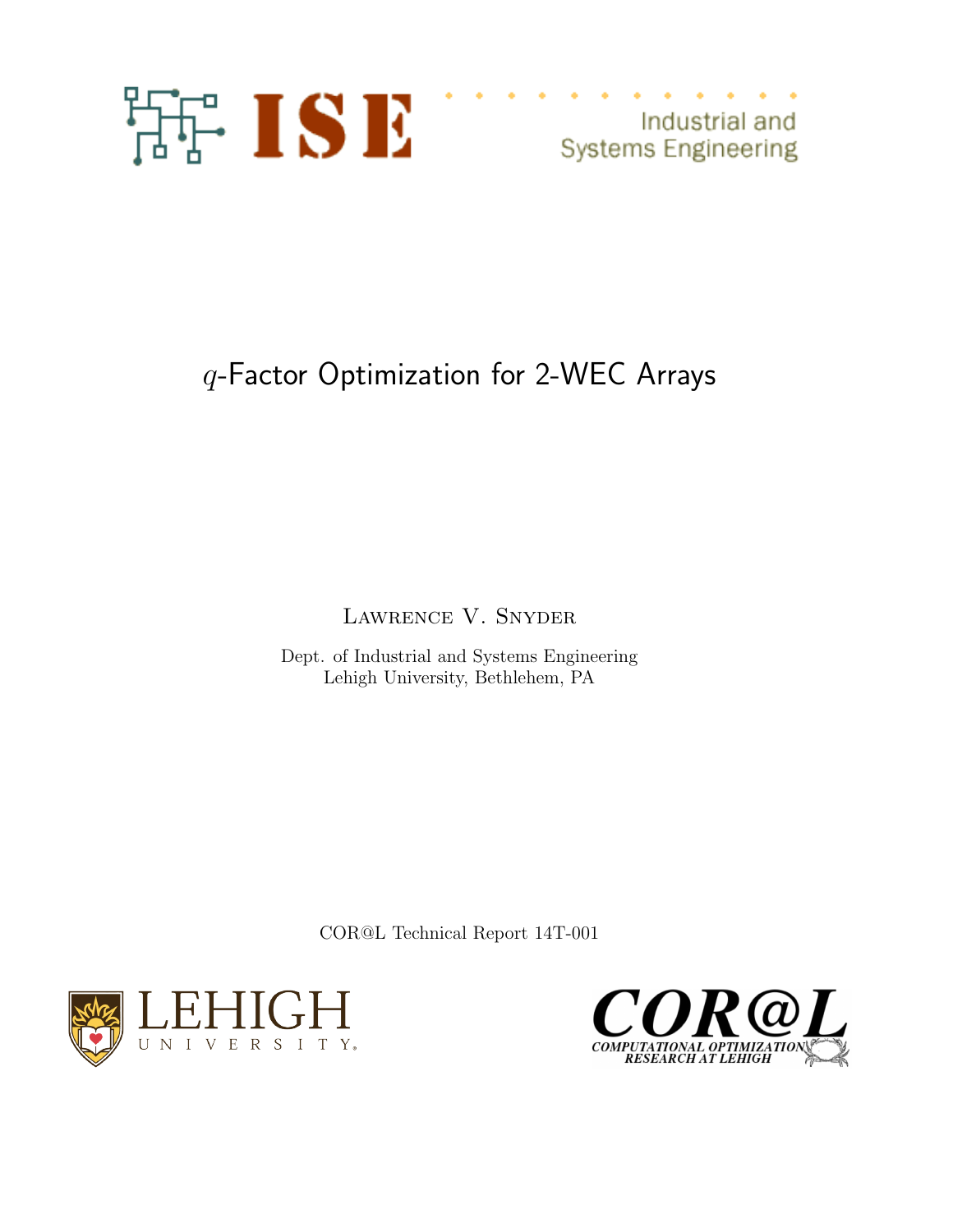## q-Factor Optimization for 2-WEC Arrays

LAWRENCE V. SNYDER<sup>\*1</sup>

<sup>1</sup>Dept. of Industrial and Systems Engineering , Lehigh University, Bethlehem, PA

February 7, 2014

## **Abstract**

We derive an analytic solution for the wave energy converter (WEC) layout problem with  $N = 2$  devices, assuming regular (sinusoidal) incident waves, under the point-absorber approximation.

Assume WEC 1 is located at the origin and WEC 2 is located at  $(d, \alpha)$ . We assume there is a minimum-separation constraint of the form

$$
d \ge d_0 \lambda,\tag{1}
$$

where  $\lambda$  is the incident wavelength and  $d_0 > 0$  is a constant. Then  $(d_1, \alpha_1) = (0, 0)$ ;  $(d_2, \alpha_2) = (d, \alpha)$ ;  $d_{12} = d_{21} = d$ . Let  $z \equiv kd \cos(\beta - \alpha)$ . Then

$$
L = \begin{bmatrix} 1 \\ e^{ikd\cos(\beta - \alpha)} \end{bmatrix} = \begin{bmatrix} 1 \\ e^{iz} \end{bmatrix} \qquad L^* = \begin{bmatrix} 1 & e^{-iz} \end{bmatrix}
$$
 (2)

$$
J = \begin{bmatrix} 1 & J_0(kd) \\ J_0(kd) & 1 \end{bmatrix} \qquad J^{-1} = \frac{1}{1 - J_0(kd)^2} \begin{bmatrix} 1 & -J_0(kd) \\ -J_0(kd) & 1 \end{bmatrix}
$$
 (3)

since  $J_0(0) = 1$ .

Therefore:

$$
q = \frac{1}{2} \mathbf{L}^* \mathbf{J}^{-1} \mathbf{L}
$$
  
=  $\frac{1}{2(1 - J_0(kd)^2)} [1 e^{-iz}] \begin{bmatrix} 1 & -J_0(kd) \\ -J_0(kd) & 1 \end{bmatrix} \begin{bmatrix} 1 \\ e^{iz} \end{bmatrix}$   
=  $\frac{1}{2(1 - J_0(kd)^2)} [1 - J_0(kd)e^{-iz} - J_0(kd) + e^{-iz}] \begin{bmatrix} 1 \\ e^{iz} \end{bmatrix}$   
=  $\frac{2 - J_0(kd)(e^{-iz} + e^{iz})}{2(1 - J_0(kd)^2)}$   
=  $\frac{2 - J_0(kd)(2 \cos z)}{2(1 - J_0(kd)^2)}$ 

∗ larry.snyder@lehigh.edu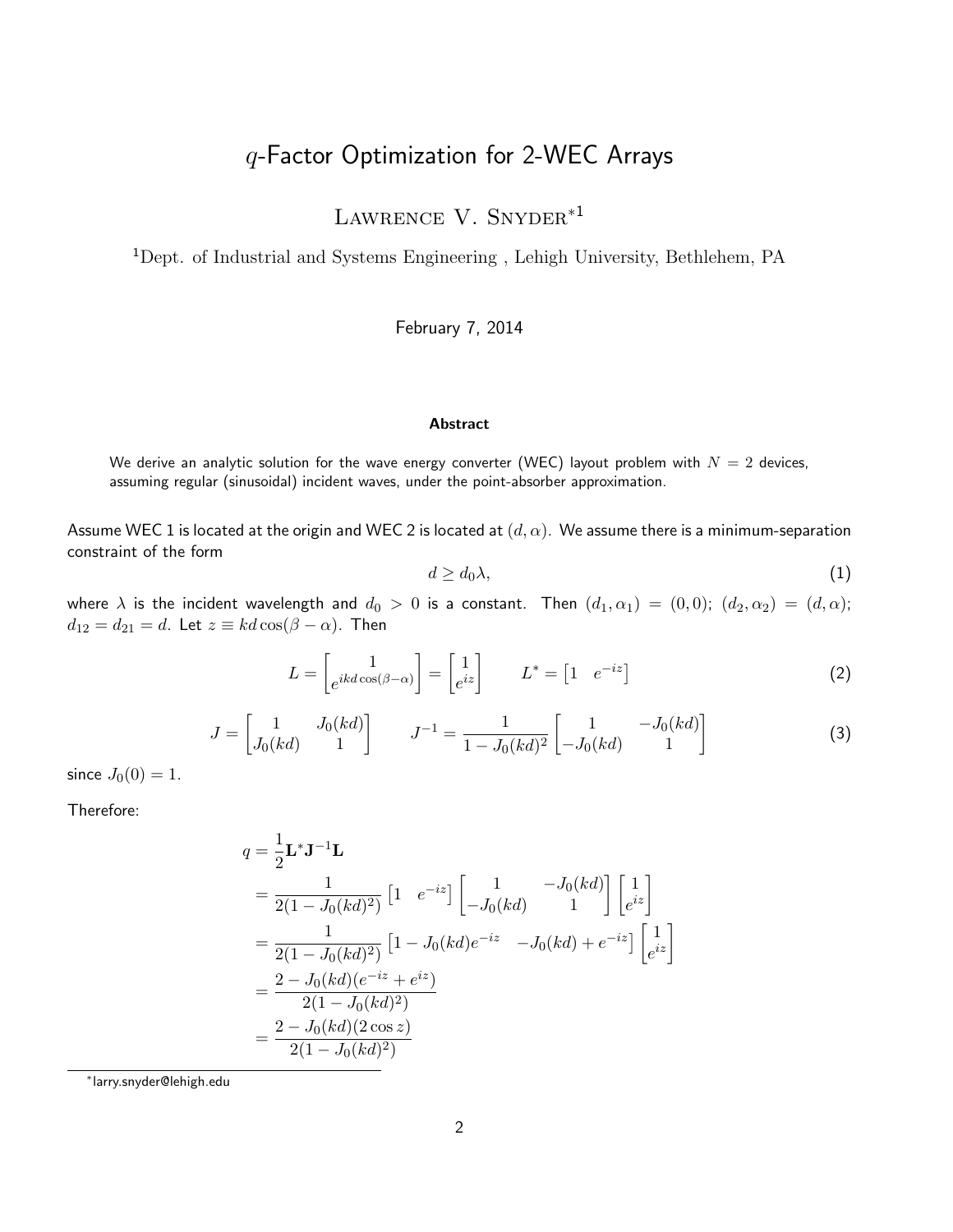since  $e^{-iz} + e^{iz} = (\cos z + i \sin z) + (\cos z - i \sin z) = 2 \cos z$ 

$$
=\frac{1-J_0(kd)\cos(kd\cos(\beta-\alpha))}{1-J_0(kd)^2}
$$

Now, we can choose any  $\alpha$ , so we can get any  $\beta-\alpha \in [-\pi, \pi]$  (  $\mod 2\pi$ ), so we can get any value of  $\cos(\beta-\alpha)$ in  $[-1, 1]$ , so we can get any value of  $\cos(kd\cos(\beta - \alpha))$  in  $[-1, 1]$ , assuming  $kd \geq \pi$  (which is almost certainly true).

Note that  $J_0(0) = 1$  and for  $x > 0$ ,  $J_0(x)$  resembles a cosine function whose amplitude decreases as x increases. (See Figure 1.) Let  $j_n$  be the nth local optimizer (min or max) of  $J_0(\cdot)$ . Maximizers have odd indices n while minimizers have even indices. Approximate values are given in Table 1. (Ignore the last three columns for now.)





Table 1: Local optima of Bessel function, and resulting optimal q (for any k,  $\beta$ ) and optimal locations of WEC 2 (for  $k = 0.2, \beta = 0$ ).

| $\boldsymbol{n}$ | $j_n$   | $J_0(j_n)$ | $q^*$    | $d^*$    | $\alpha^*$ | $x^*$   | $y^*$       |
|------------------|---------|------------|----------|----------|------------|---------|-------------|
|                  | 0.0000  | 1.0000     | $\infty$ |          |            |         |             |
| $\mathfrak{D}$   | 3.8317  | $-0.4028$  | 1.6744   | 19.1585  | $-1.5708$  | 0.0000  | $-19.1585$  |
| 3                | 7.0156  | 0.3001     | 1.4288   | 35.0780  | $-1.1065$  | 15.7080 | $-31.3644$  |
| 4                | 10.1735 | $-0.2497$  | 1.3328   | 50.8675  | $-1.5708$  | 0.0000  | $-50.8675$  |
| 5                | 13.3237 | 0.2184     | 1.2794   | 66.6185  | $-1.3328$  | 15.7080 | $-64.7401$  |
| 6                | 16.4706 | $-0.1965$  | 1.2445   | 82.3530  | $-1.5708$  | 0.0000  | $-82.3530$  |
|                  | 19.6158 | 0.1801     | 1.2196   | 98.0790  | $-1.4099$  | 15.7080 | $-96.8130$  |
| 8                | 22.7601 | $-0.1672$  | 1.2007   | 113.8005 | $-1.5708$  | 0.0000  | $-113.8005$ |

(Local optima were found using Matlab fminsearch with default settings.)

Consider a fixed value of  $d$ . We consider two cases:

Case 1:  $J_0(kd) \ge 0$ . Then q is maximized when  $\alpha$  is chosen such that  $\cos(kd\cos(\beta - \alpha)) = -1$ , in which case

$$
q = \frac{1 + J_0(kd)}{1 - J_0(kd)^2} = \frac{1}{1 - J_0(kd)}.
$$
\n(4)

We want  $J_0(kd)$  to be as small as possible. Since local mins become progressively larger as d increases, we want the smallest local argmin possible, which means choosing the smallest  $d \geq d_0 \lambda$  so that kd is a local argmin of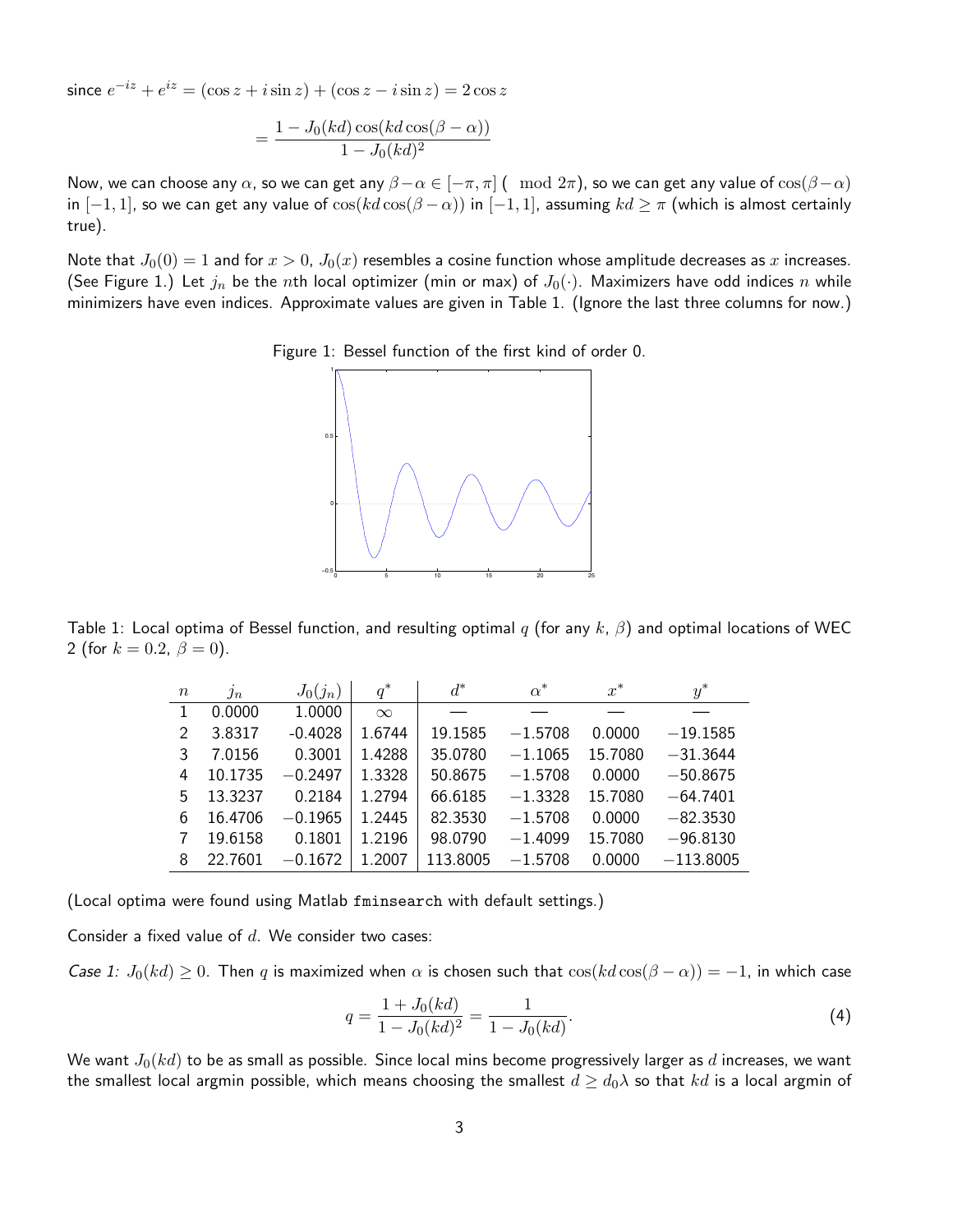$J_0(\cdot)$ , unless  $J_0(kd_0\lambda)$  is already smaller than  $J_0$  of this argmin, in which case we should set  $d=d_0\lambda$ . Therefore,

$$
d^* = \begin{cases} \frac{j_n^*}{k}, & \text{if } J_0(j_{n^*}) \le J_0(kd_0\lambda) \\ d_0\lambda, & \text{otherwise,} \end{cases} \tag{5}
$$

where  $n^*=2m^*$  and  $m^*$  is the smallest integer  $m$  such that  $j_{2m}\geq kd_0\lambda$ . (In other words,  $n^*$  is the smallest argmin greater than or equal to  $k d_0 \lambda$ .) We want  $\cos(kd \cos(\beta - \alpha^*)) = -1$ , i.e.,

$$
\alpha^* = \beta - \arccos\left(\frac{\arccos(-1)}{kd}\right) = \beta - \arccos\left(\frac{\pi}{kd}\right). \tag{6}
$$

In the special case of  $\beta = 0$ , this solution translates to the following rectangular coordinates (assuming the first case in (5) holds):

$$
x^* = d^* \cos(\alpha^*)
$$
  
\n
$$
= \frac{j_n^*}{k} \cdot \frac{\pi}{j_n^*} = \frac{\pi}{k}
$$
  
\n
$$
y^* = d^* \sin(\alpha^*)
$$
  
\n
$$
= \frac{j_{n^*}}{k} \sin(-\arccos(\frac{\pi}{kd^*}))
$$
  
\n
$$
= -\frac{j_{n^*}}{k} \sin(\arccos(\frac{\pi}{j_{n^*}}))
$$
  
\n
$$
= -\frac{j_{n^*}}{k} \sqrt{1 - (\frac{\pi}{j_{n^*}})^2} \quad (\sin(\arccos x) = \sqrt{1 - x^2})
$$
  
\n
$$
= -\frac{j_{n^*}}{k} \sqrt{1 - \frac{\pi^2}{j_{n^*}^2}}
$$

Case 2:  $J_0(kd) < 0$ . Then q is maximized when  $\alpha$  is chosen such that  $\cos(kd\cos(\beta - \alpha)) = 1$ , in which case

$$
q = \frac{1 - J_0(kd)}{1 - J_0(kd)^2} = \frac{1}{1 + J_0(kd)}.
$$
\n(7)

We want  $J_0(kd)$  to be as large as possible. Since local maxes become progressively smaller as d increases, we want the smallest local argmax possible, which means choosing the smallest  $d \geq d_0 \lambda$  so that kd is a local argmax of  $J_0(\cdot)$ , unless  $J_0(kd_0\lambda)$  is already larger than  $J_0$  of this argmax, in which case we should set  $d=d_0\lambda$ . Therefore,

$$
d^* = \begin{cases} \frac{j_{n^*}}{k}, & \text{if } J_0(j_{n^*}) \ge J_0(kd_0\lambda) \\ d_0\lambda, & \text{otherwise,} \end{cases}
$$
 (8)

where  $n^*=2m^*+1$  and  $m^*$  is the smallest integer  $m$  such that  $j_{2m+1}\geq kd_0\lambda$ . (In other words,  $n^*$  is the smallest argmax greater than or equal to  $k d_0 \lambda$ .) We want  $\cos(kd\cos(\beta-\alpha^*))=1$ , i.e.,

$$
\alpha^* = \beta - \arccos\left(\frac{\arccos(1)}{kd}\right) = \beta - \frac{\pi}{2}.\tag{9}
$$